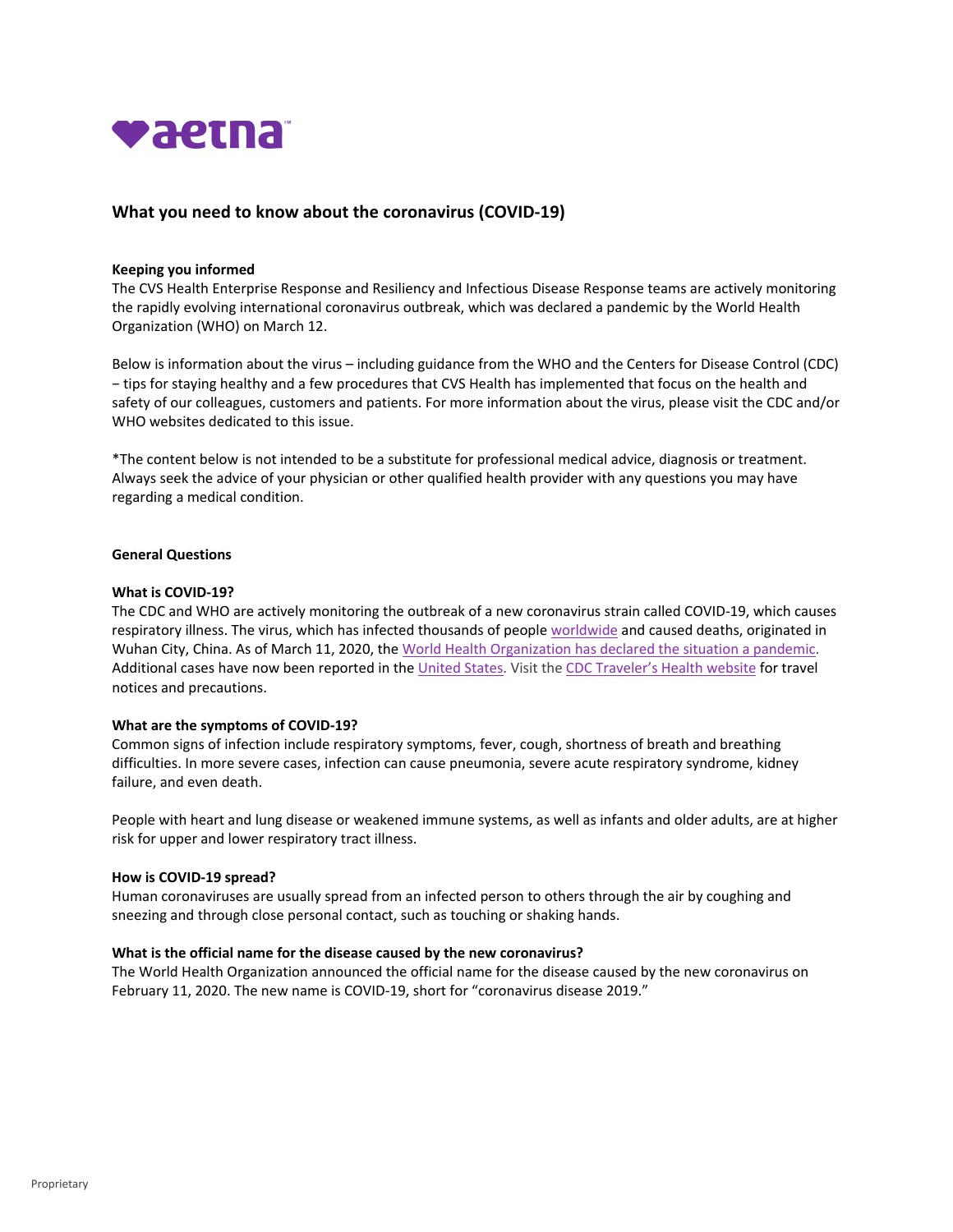### **Supporting Members**

### **Will Aetna cover the cost of COVID‐19 testing for members?**

Aetna will waive co-pays for all diagnostic testing related to COVID-19. This policy will cover the cost of physicianordered testing for patients who meet CDC guidelines, which can be done in any approved laboratory location. Aetna will waive the member costs associated with diagnostic testing at any authorized location for all Commercial, Medicare and Medicaid lines of business. Self‐insured plan sponsors will be able to opt‐out of this program at their discretion.

### **What else is CVS Health doing to support Aetna members?**

Effective immediately, Aetna members will have access to the following resources:

- For the next 90 days, until June 4, 2020, Aetna will offer zero co-pay telemedicine visits for any reason. Aetna members should use telemedicine as their first line of defense in order to limit potential exposure in physician offices. Cost sharing will be waived for all virtual visits through the Aetna-covered Teladoc<sup>®</sup> offerings and in-network providers delivering synchronous virtual care (live video-conferencing) for all Commercial plan designs. Self-insured plan sponsors will be able to opt-out of this program at theirdiscretion.
- Aetna is **offering 90‐day maintenance medication prescriptions for insured and Medicare members**. It is also working with state governments to make the same option available to Medicaid members where allowable. Self-funded plan sponsors will also be able to offer this option.
- Aetna is also **waiving early refill limits on 30‐day prescription maintenance medications for all members with pharmacy benefits administered through CVS Caremark.**
- Through Aetna's Healing Better program, **members who are diagnosed with COVID‐19 will receive a care package** containing CVS items to help relieve symptoms. The package will also include personal and household cleaning supplies to help keep others in the home protected from potential exposure.
- Through existing care management programs, **Aetna will proactively reach out to members most at‐risk for COVID‐19**. Care managers will walk members through what they can do to protect themselves, where to get information on the virus, and where to go to get tested.
- **Aetna is also offering its Medicare Advantage brief virtual check‐in and remote evaluation benefits** to all Aetna Commercial members and waiving the co‐pay. These offerings will empower members with questions or concerns that are unrelated to a recent office visit and do not need immediate in‐person follow‐up care to engage with providers without the concern of sitting in a physician's office and risking potential exposure to COVID‐19.
- Beginning immediately, **CVS Pharmacy will waive charges for home delivery of prescription medications**. With the CDC encouraging people at higher risk for COVID-19 complications to stay at home as much as possible, this is a convenient option to avoid coming to the pharmacy for refills or new prescriptions.

 Aetna is waiving cost‐sharing and co‐pays for inpatient hospital admissions related to COVID‐19 at all in‐ network facilities for members of Aetna‐insured commercial plan sponsors. This is part of several additional steps to help members access care that they need during the COVID‐19 pandemic. This policy is effective immediately for any such admission through June 1, 2020.

### **Is the no‐cost telemedicine benefit limited to COVID‐19 related care?**

No, members with a telemedicine benefit can take advantage of this no‐cost telemedicine benefit for any reason, include general medical, behavioral health and dermatology visits.

### **Does the no‐cost telemedicine benefit apply to behavioral health as well?**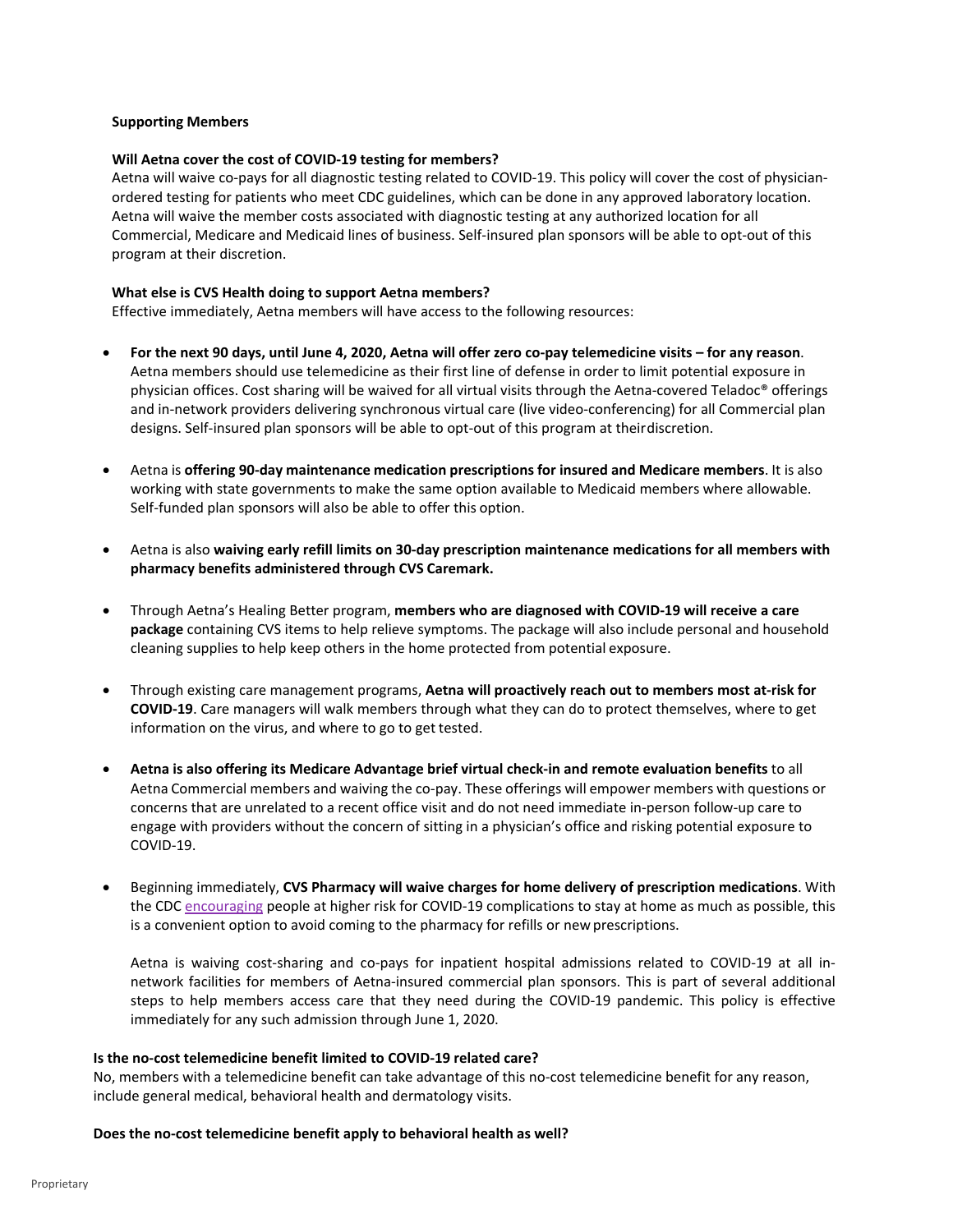Yes, the no-cost benefit applies to telemedicine visits for behavioral health.

## **Does the no‐cost telemedicine benefit apply to non‐participating providers?**

No, this no-cost benefit only applies to real-time virtual care delivered by an in-network provider. Non-participating provider coverage is based on the member's benefit/plan design for out‐of‐network benefits

## I asked for a COVID-19 test, but my doctor said I don't need one. What are my options?

Your doctor is in the best position to advise if testing is needed based on your symptoms. With tests in limited supply, providers are using a strict set of guidelines to determine when testing is appropriate.

If your symptoms change, contact your doctor again.

## **How many locations will CVS Pharmacy offer testing at?**

CVS Pharmacy will begin a testing program at one pharmacy in Shrewsbury, MA beginning March 19 and is in the process of working with federal and state governments to identify additional sites as the program begins to scale. This program is focused on working with first responders in the community, e.g., local fire and police departments, EMTs, and local hospitals.

## **How will CVS Health educate members about the COVID‐19 outbreak?**

CVS Health is implementing the following programs to educate members about COVID‐19 and help address any associated anxiety and stress:

- Opening Crisis Response Lines for all Aetna (Commercial, Medicare, Medicaid) and Caremark members who may be experiencing anxiety related to COVID‐19.
- Expanding 24x7 access to the Aetna Nurse Medical Line for all Aetna and Caremark members.
- Providing Aetna plan sponsors with a Resources for Living toolkit with materials specifically developed for members experiencing anxiety related to COVID‐19.

### **How can members access services without going to a provider's office?**

Members can use Teladoc or their provider may be able to offer them services over the phone or through a telemedicine platform where you have a real‐time visual connection. Members should contact their provider to check availability.

### **How can our Medicare Advantage members access telehealth services?**

As of March 9, we're expanding coverage of telehealth and offering all telehealth visits at no cost to members (copays are waived) until further notice. This will help our Medicare plan members get the care they need while lowering their risk of exposure to the coronavirus, or COVID‐19.

Members should contact their doctor to see which telehealth services they may be able to offer their patients.

## **Can our Medicare Advantage members use Teladoc?**

Some Group members have access to Teladoc (it's not yet available to individual Medicare Advantage members). Members can call the member services phone number on the back of their card to see if Teladoc is available with their plan.

If Teladoc is available for a member, they can call 1-855-TELADOC (855-835-2362) or visit https://member.teladoc.com/aetna for help. It's available 24/7 to help.

## **For Group Medicare Advantage members with the Teladoc benefit, is the copay waived?**

As of now, no. But we're exploring whether this is something we will change in the future.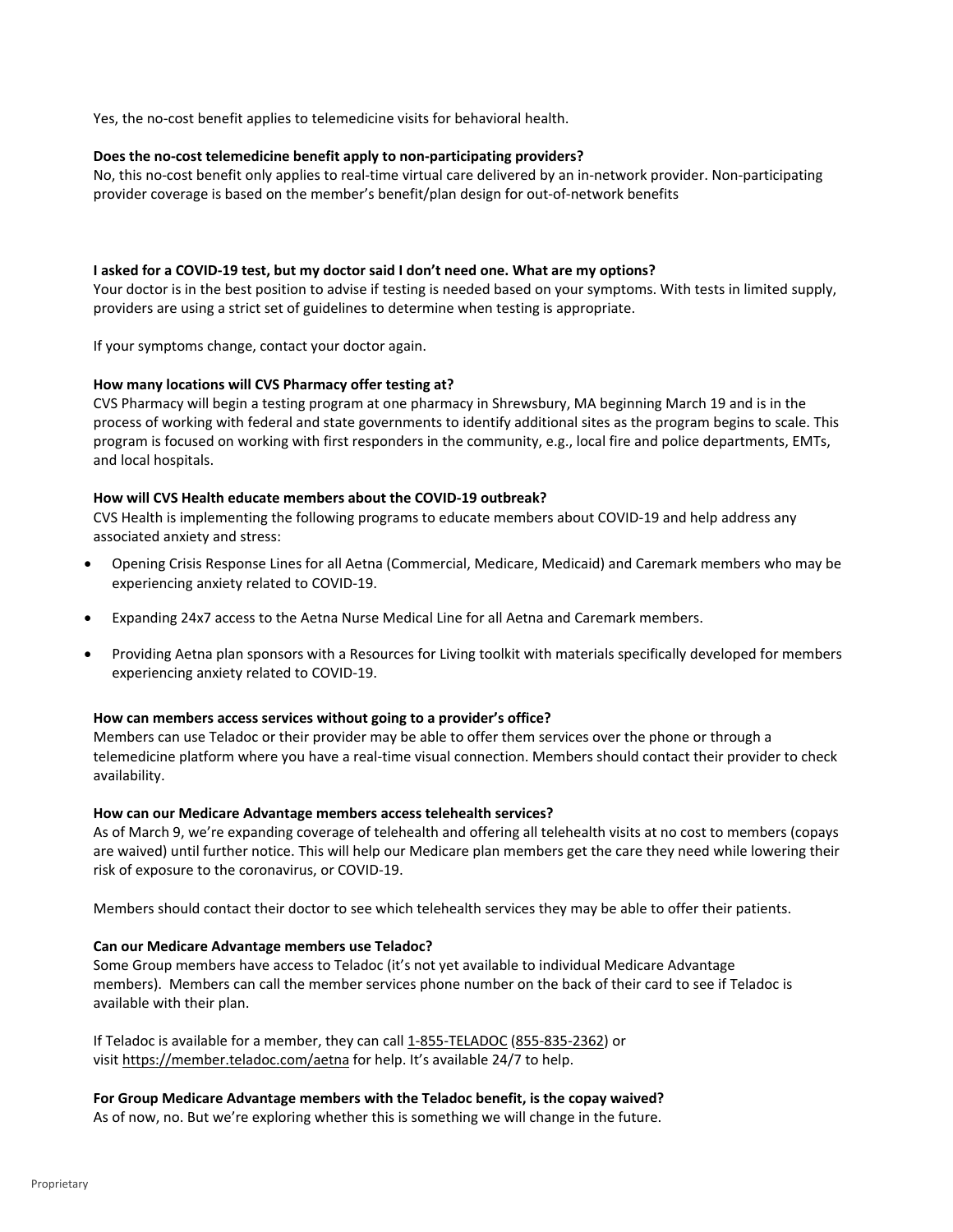## **For Aetna Group Medicare Advantage members without the Teladoc benefit, will members be able to access Teladoc?**

Not yet. Our Group Medicare Advantage plan members who don't currently have this benefit cannot currently access Teladoc.

## **Does CVS MinuteClinic offer virtual visits to Medicare members?**

No. Right now this service is not available.

## **How will CVS Health educate members about the COVID‐19 outbreak**?

CVS Health is implementing the following programs to educate members about COVID‐19 and help address any associated anxiety and stress:

- 1. Opening Crisis Response Lines for all Aetna (Commercial, Medicare, Medicaid) and Caremark members who may be experiencing anxiety related to COVID‐19.
- 2. Expanding 24x7 access to the Aetna Nurse Medical Line for all Aetna and Caremarkmembers.
- 3. Providing Aetna plan sponsors with a Resources for Living toolkit with materials specifically developed for members experiencing anxiety related to COVID‐19.

## **Protecting Yourself**

# **How can you protect yourself or others from COVID‐19?**

Although there are currently no vaccines available to protect against human coronavirus infection, you may be able to reduce your risk of infection by washing your hands often, avoiding touching your eyes, nose, or mouth with unwashed hands, and avoiding close contact with people who are sick.

If you have cold-like symptoms, as a courtesy to your co-workers and others, please remain at home while you are sick:

- Along these lines, CVS Pharmacy is waiving charges for home delivery of prescription medications. With the CDC encouraging people at higher risk for COVID‐19 complications to stay at home as much as possible, this is a convenient option to avoid coming to the pharmacy for refills or new prescriptions.
- Additionally, through Aetna, CVS Health is offering 90‐day maintenance medication prescriptions for insured and Medicare members, and is working with state governments to make the same option available to Medicaid members where allowable.
- Aetna is also waiving early refill limits on 30‐day prescription maintenance medications for all members with pharmacy benefits administered through CVS Caremark.

If you share a work station or equipment with others, please wipe it down with disinfectant wipes after use. Surfaces in any area occupied by an individual who has been diagnosed with COVID‐19 should be washed with 70 percent ethyl alcohol chlorine solution.

For information about hand washing, see the CDC's Clean Hands Save Lives website.

## **What should you to do if you suspect you or someone else has contracted COVID‐19?**

Most people with common human coronavirus illness will recover on their own. Although there are no specific treatments for illnesses caused by human coronaviruses, you can take the following actions to help relieve symptoms if you are mildly sick:

Take pain and fever medications. Ask your pharmacist how they may interact with any medications you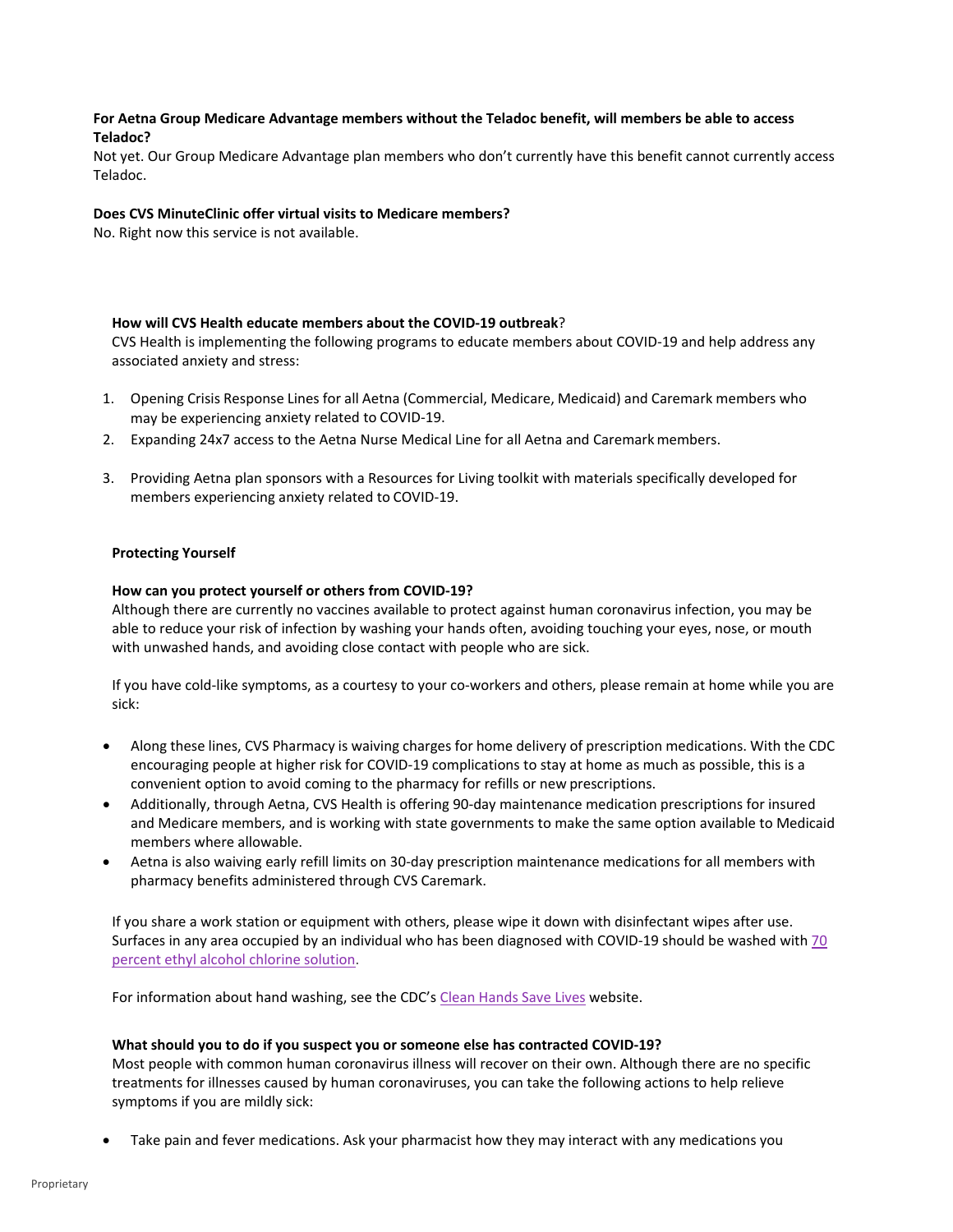currently take. Caution: The CDC and American Academy of Pediatrics (AAP) recommendnot giving aspirin to children.

- Use a room humidifier or take a hot shower to help ease a sore throat and cough.
- Drink plenty of liquids.
- Stay home and rest.

## **Does getting the flu or pneumonia vaccine reduce an individual's risk of developing COVID‐19?**

No, but since there is no treatment for COVID‐19, getting available immunizations for other lung infections, like flu, pneumonia and whooping cough is important. This is especially important for those who have weakened immune systems or who may have a more serious illness. Additionally, while COVID‐19 is circulating, these immunizations will help decrease the burden on health care delivery systems.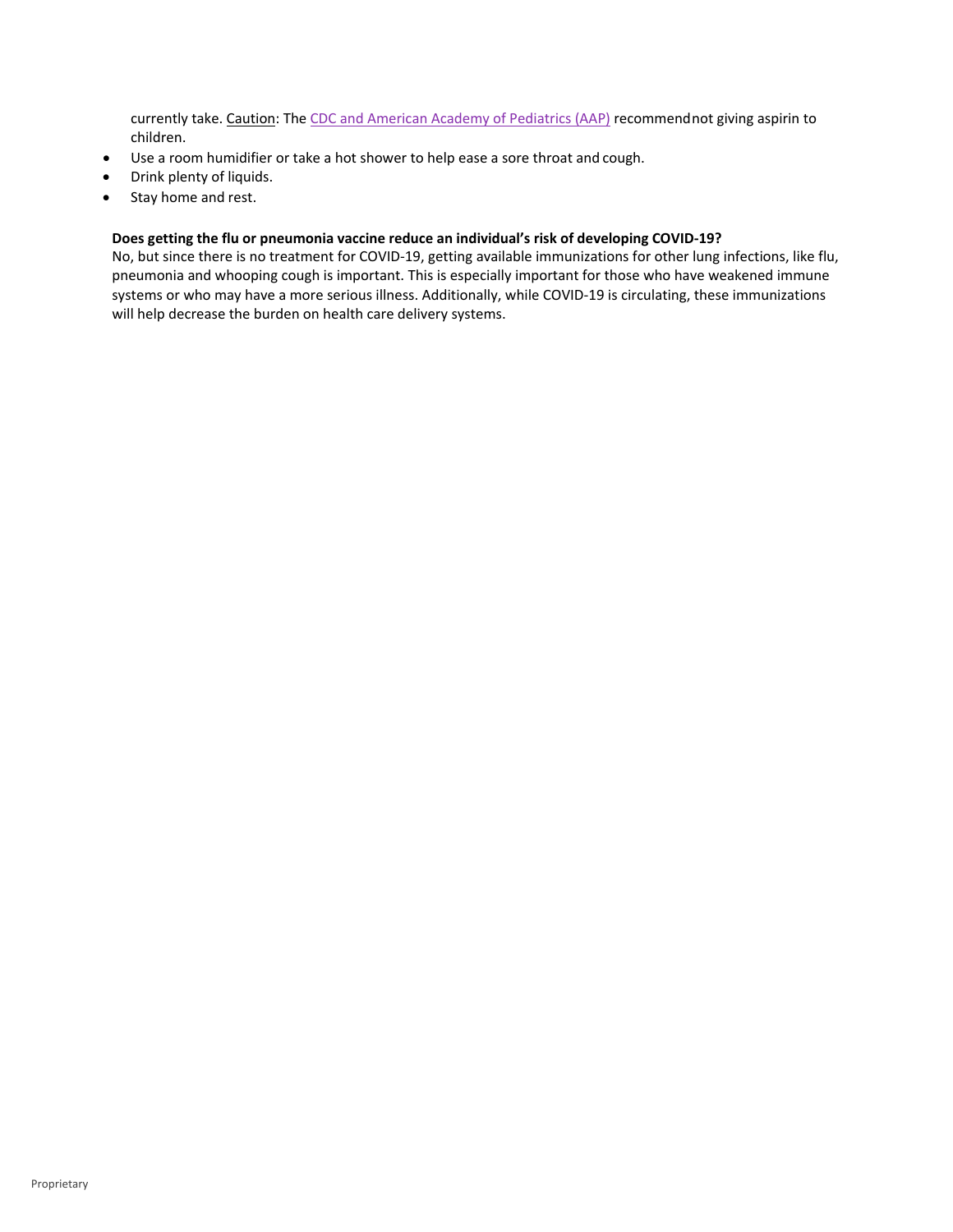## **Who should be tested for COVID‐19?**

The CDC recommends that anyone with symptoms of COVID-19, returning from a CDC-designated "Level 2" or "Level 3" advisory area, or who has been in contact with someone who is suspected or confirmed of having the coronavirus within the last 14 days, should be tested.

### **How can I access COVID‐19 testing?**

Patients who have concerns that they may have been exposed to COVID‐19 or may have symptoms of COVID‐19 should contact their state Department of Health for testing. The tests will likely be nasal swabs that are then sent to a laboratory. We are not currently able to do testing at MinuteClinic or CVS Retail pharmacies. The CDC states that coronavirus testing may be performed on patients with a doctor's approval.

## **Am I at risk for COVID‐19 from shipped packages or products?**

Although we are still learning about COVID‐19 and how it spreads, previous coronaviruses have caused severe illness in people (MERS‐CoV and SARS‐CoV). While we don't know for sure that this virus will behave the same way as other coronaviruses, we can use the information gained from both of these earlier coronaviruses to guide us.

In general, because of poor survivability of these coronaviruses on surfaces, there is likely very low risk of spread from products or packaging that are shipped over a period of days or weeks at ambient temperatures.

Coronaviruses are generally thought to be spread most often by respiratory droplets. Currently, there is no evidence to support transmission of COVID‐19 associated with imported goods. There have not been any cases of COVID‐19 in the United States associated with imported goods.

Information will be provided on the CDC Coronavirus Disease 2019 (COVID‐19) website as it becomes available.

## **CVS Actions**

### **What is CVS Health doing to prepare for a potential increase of COVID‐19 in the U.S.?**

Through the work of the CVS Health Emergency Response & Resiliency Team and Infectious Disease Response Team, we continue to actively monitor the current international and domestic environment for coronavirus‐ related risks and prepare accordingly. Specifically, these teams are:

- Collaborating with partners across the Enterprise to help bolster business unit preparation and continuity, with a focus on meeting the needs of the consumers and other customers we serve, if and whenwarranted.
- Developing travel, Work from Home, and other HR-related guidance to help employees stay safe and healthy.
- Working with external public health organizations and other stakeholders, including the Centers for Disease Control and Prevention (CDC), to boost awareness of CVS Health's emergency preparedness efforts and capabilities.

**Can you provide an overview of CVS Health's pandemic preparedness plan and continuity of operations plans?** Aetna service, clinical and provider teams have robust continuity plans in place to help ensure we can continue to support our members and customers. Plans include:

- Increasing our capacity to move staff to work-at-home arrangements as needed to provide support for critical services like call, claim and clinical services.
- Working closely with our vendor partners to ensure business continuity plans are in place and we are positioned to realign work as needed.
- Liberalizing our policies to reduce barriers to care and comply with local/state/federal governmentdirectives.
- Coordinating with providers and network partners to help them focus on patient care.
- Limiting all non‐essential domestic and international travel.
- Promoting a healthy workplace and reinforcing preventive measures.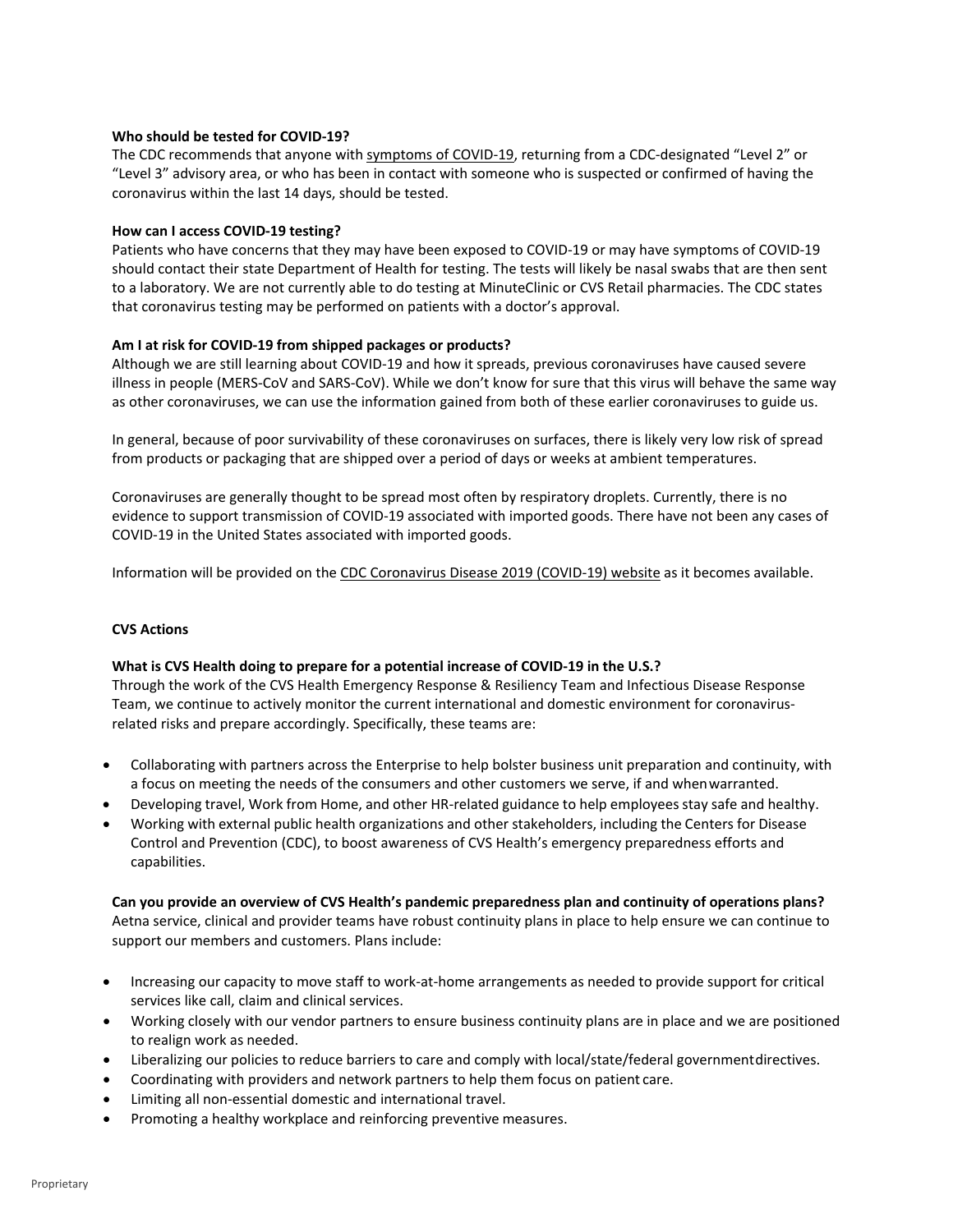Partnering with our CVS Enterprise Response and Resiliency team to communicate guidance to help employees stay safe and healthy.

### **What is MinuteClinic doing to prepare for patients who may have COVID‐19 symptoms?**

CVS Health and MinuteClinic are collaborating closely with local health departments related to COVID‐19. When we see a patient who is presenting with symptoms of a lower-respiratory tract illness (e.g., coughing, shortness of breath), we ask about their recent travel history (e.g., timeframe and location) and evaluate relevant risk factors to determine their risk of exposure to COVID‐19. These visits may also include recommending further consultation with a physician to determine if a higher level of care is required.

At this time, there is not a point-of-care test available for COVID-19 in ambulatory care settings such as MinuteClinic.

MinuteClinic also offers patients the opportunity to request a Video Visit in 40 states and Washington, D.C. Virtual care options such as video visits can be an effective way to evaluate and treat viruses from the comfort of one's home, while minimizing exposure to other potentially contagious viruses.

What is CVS Health doing to address potential drug shortages related to the current COVID‐19 outbreak? We are closely monitoring the global manufacturing environment. We do not see any disruptions to the supply chain that will affect our ability to fill prescriptions for plan members, now and into the near future. We always encourage members to refill maintenance medications in a timely manner.

In addition to CVS Health's monitoring, the Food and Drug Administration is closely monitoring medications that are made in China or rely solely on active pharmaceutical ingredients from China. The agency also said it has reminded more than 180 manufacturers to notify the FDA of any potential supply chain disruptions.

## **How will the company handle claims from a member contained to a medical facility? What are circumstances under which you would not provide coverage?**

We would handle the claim in the same manner and in accordance to their plan benefit, along with any modified benefits as a result of the epidemic.

## If a member remains in a medical facility for observation or testing at the recommendation of a medical **provider, and such tests are negative, how would the company code and pay the claim?**

We would handle the claim in the same manner and in accordance to their plan benefit, along with any modified benefits as a result of the epidemic. We believe members who are being held for observation who are not sick be allowed to be quarantined within their own home if possible to ensure they are protected from other illnesses and to allow for space in the medical facility for those who are truly sick.

## **Would you be amicable to waiving deductibles (including HDHP) and cost sharing for certain levels of care specific to this potential pandemic? (i.e., treatment on ventilators)**

We continue to consider additional benefit actions to support treatment for those who contract COVID‐19. The Internal Revenue Service (IRS) announced that HDHPs that otherwise qualify as HDHPs will not lose their status because they cover the cost of testing or treatment of COVID‐19 before deductibles are met. Plan sponsors who cover this care will not be in violation of regulations governing HDHPs. With this announcement, individuals covered by a HDHP will continue to be eligible to fund their HSAs even if their employer provides those health benefits. We continue focusing on actions to support the health and well‐being of our members through diagnosis and treatment.

## Would you be willing to open access to in-network levels of care on out-of-network providers for the period of **this pandemic?**

We are currently evaluating this within the parameters of how we handle other disasters, e.g. hurricanes, floods, wildfires. However, unlike natural disasters, the COVID‐19 is not limited to a specific geographic area, which makes this situation more complicated. We are working with both network and out‐of‐network providers throughout the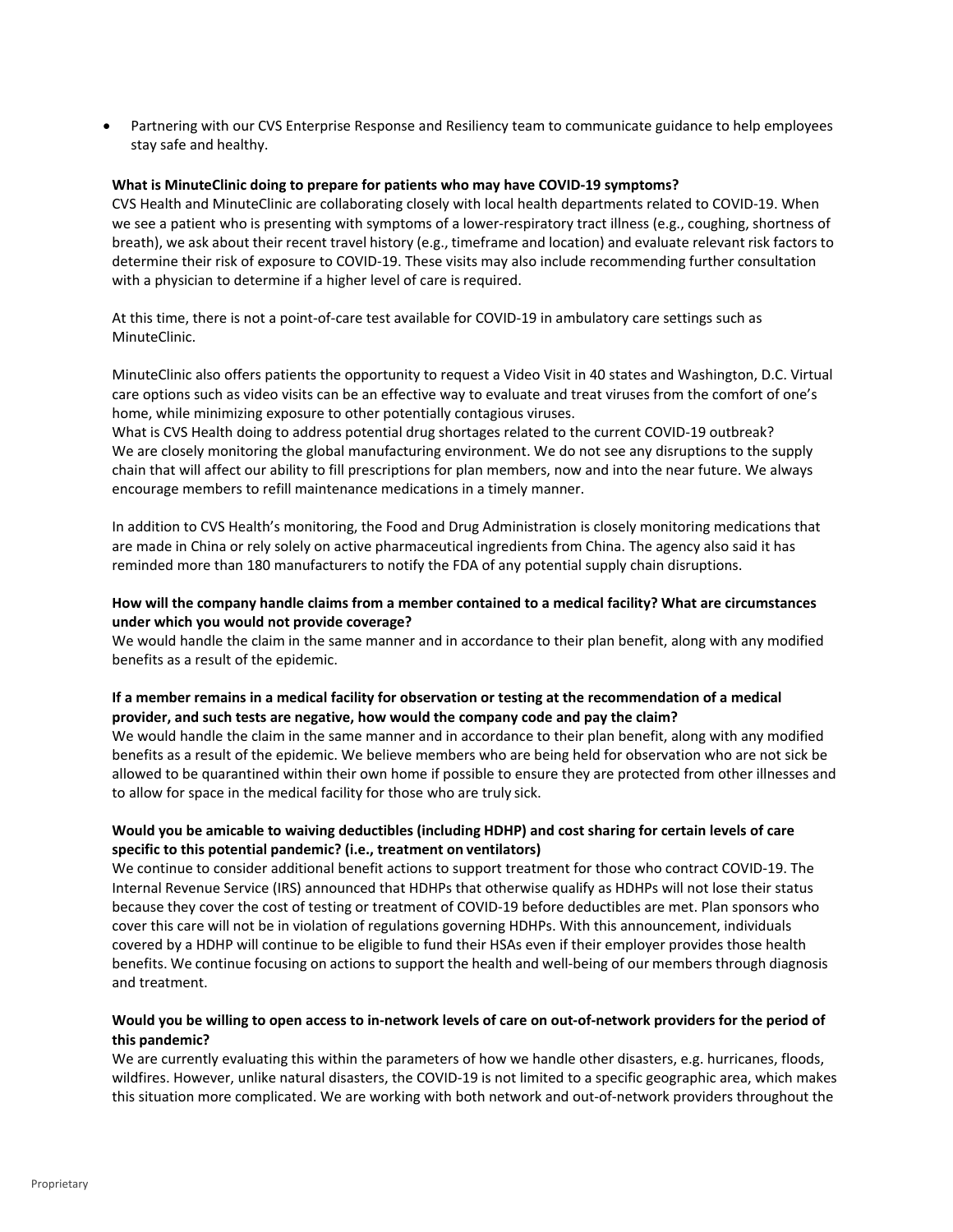country to render care to members in the best possible ways based on the volumes of patients seeking services and appointment availability within a specific geographic area. Where can I get more information?

- You can find more information on COVID‐19 at these links:
- https://www.cdc.gov/coronavirus/2019‐ncov/index.html
- https://www.who.int/emergencies/diseases/novel‐coronavirus‐2019
- https://www.cdc.gov/coronavirus/2019‐ncov/about/steps‐when‐sick.html

## **Accessing COVID‐19 Testing at CVS Locations**

## **Can I access CVOID‐19 testing at CVS locations?**

Given our physical presence in communities across the country and ability to reach millions of consumers with innovative, local solutions, we're in a unique position to help address the COVID‐19 pandemic. We're working with the administration and other partners to help facilitate COVID‐19 testing with a common goal of increasing frequency and efficiency.

## If I go to my CVS Pharmacy will I be exposed to people who have or might have COVID-19?

CVS Pharmacy customers won't be impacted by testing sites, which will operate at select stores. Testing will take place in secure areas of parking lots – not inside – and individuals being tested will remain in their cars.

## **How are locations being selected?**

Locations are being selected in close coordination with the administration and other companies involved and will be based on the number of tests available and geographic need.

## **How many CVS locations will offer testing, and what are the hours of operation?**

We don't expect a large number of locations to offer testing initially. Testing hours may vary by site; site-specific information will be shared when available. Testing hours may vary by site; site‐specific information will be shared when available.

### **How long will testing be offered?**

Testing will be offered as long as there is a need, and sites will be added or closed as appropriate.

## **Where testing is taking place, will the same CVS Pharmacy services be available?**

CVS Pharmacy customers won't be impacted by testing sites. People will be able to shop, fill or refill prescriptions, and visit MinuteClinic where available with no disruption.

### **Protecting Yourself**

### **How can you protect yourself or others from COVID‐19?**

Although there are currently no vaccines available to protect against human coronavirus infection, you may be able to reduce your risk of infection by washing your hands often, avoiding touching your eyes, nose, or mouth with unwashed hands, and avoiding close contact with people who are sick.

If you have cold-like symptoms, as a courtesy to your co-workers and others, please remain at home while you are sick:

Along these lines, CVS Pharmacy is waiving charges<sup>6</sup> for home delivery of prescription medications. With the CDC encouraging people at higher risk for COVID‐19 complications to stay at home as much as possible, this is a convenient option to avoid coming to the pharmacy for refills or new prescriptions.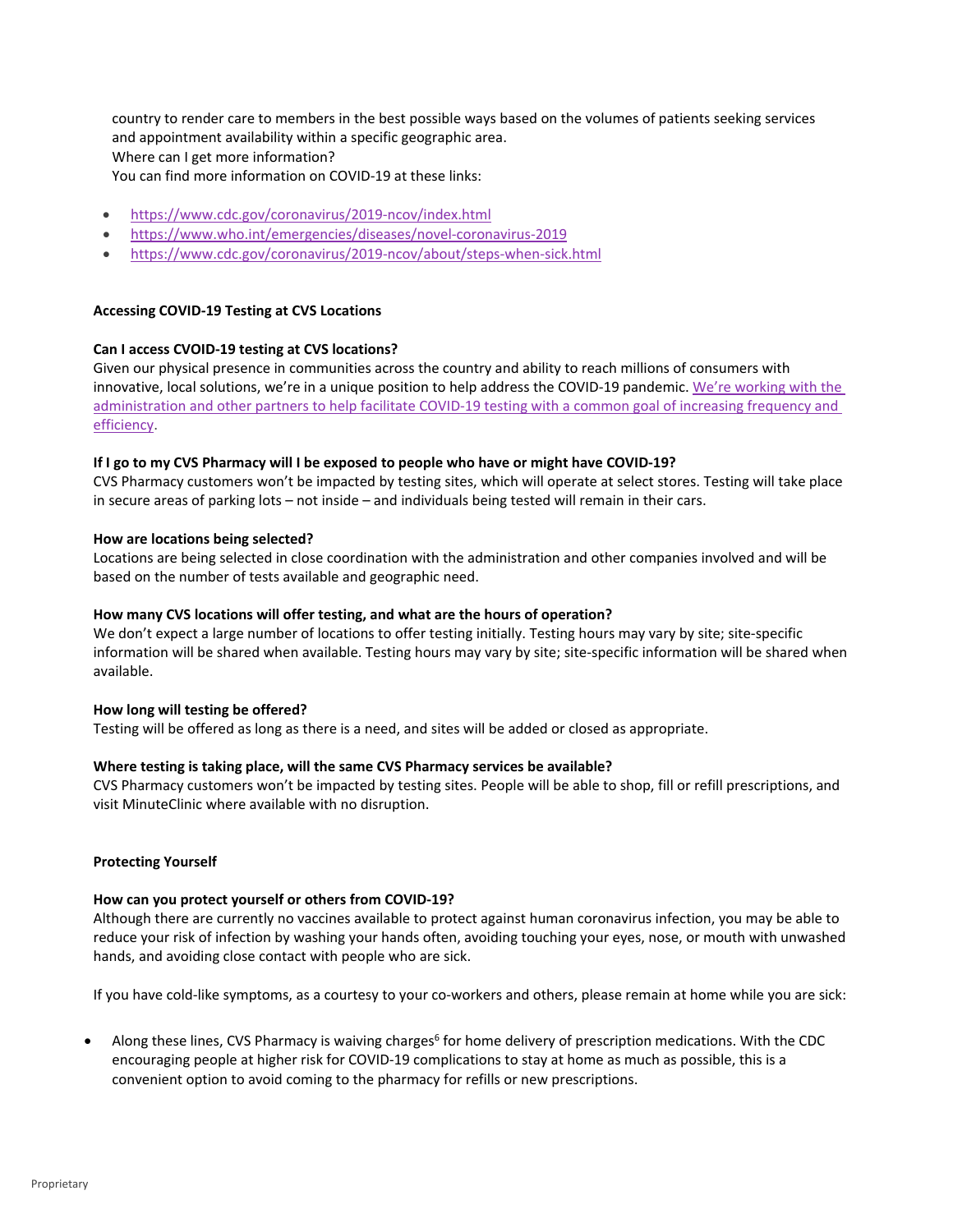- Additionally, through Aetna, CVS Health is offering 90‐day maintenance medication prescriptions for insured and Medicare members, and is working with state governments to make the same option available to Medicaid members where allowable.
- Aetna is also waiving early refill limits on 30‐day prescription maintenance medications for all members with pharmacy benefits administered through CVS Caremark.

If you share a work station or equipment with others, please wipe it down with disinfectant wipes after use. Surfaces in any area occupied by an individual who has been diagnosed with COVID-19 should be washed with 70 percent ethyl alcohol chlorine solution. For information about disinfecting your work station, equipment, or home, visit the CDC's Clean and Disinfect website.

For information about hand washing, see the CDC's Clean Hands Save Lives website.

## **What should you to do if you suspect you or someone else has contracted COVID‐19?**

Most people with common human coronavirus illness will recover on their own. Although there are no specific treatments for illnesses caused by human coronaviruses, you can take the following actions to help relieve symptoms if you are mildly sick:

- Take pain and fever medications. Ask your pharmacist how they may interact with any medications you currently take. Caution: The CDC and American Academy of Pediatrics (AAP) recommend not giving aspirin to children.
- Use a room humidifier or take a hot shower to help ease a sore throat and cough.
- Drink plenty of liquids.
- Stay home and rest.

## **Does getting the flu or pneumonia vaccine reduce an individual's risk of developing COVID‐19?**

No, but since there is no treatment for COVID‐19, getting available immunizations for other lung infections, like flu, pneumonia and whooping cough is important. This is especially important for those who have weakened immune systems or who may have a more serious illness. Additionally, while COVID‐19 is circulating, these immunizations will help decrease the burden on health care delivery systems

### **Who should be tested for COVID‐19?**

The CDC recommends that anyone with symptoms of COVID-19, returning from a CDC-designated "Level 2" or "Level 3" advisory area, or who has been in contact with someone who is suspected or confirmed of having the coronavirus within the last 14 days, should be tested.

### **How can I access COVID‐19 testing?**

Patients who have concerns that they may have been exposed to COVID‐19 or may have symptoms of COVID‐19 should contact their health care provider to determine the need for a test. The tests will likely be nasal or pharyngeal swabs that are then sent to a laboratory. Please see *"Accessing COVID‐19 Testing at CVS Pharmacy"* for more information on testing locations.

### **Am I at risk for COVID‐19 from shipped packages or products?**

We are still learning about COVID‐19 and how it spreads. At this time, please follow CDC guidance regarding packages provided on the CDC website.

### **CVS Actions**

### **What is CVS Health doing to prepare for a potential increase of COVID‐19 in the U.S.?**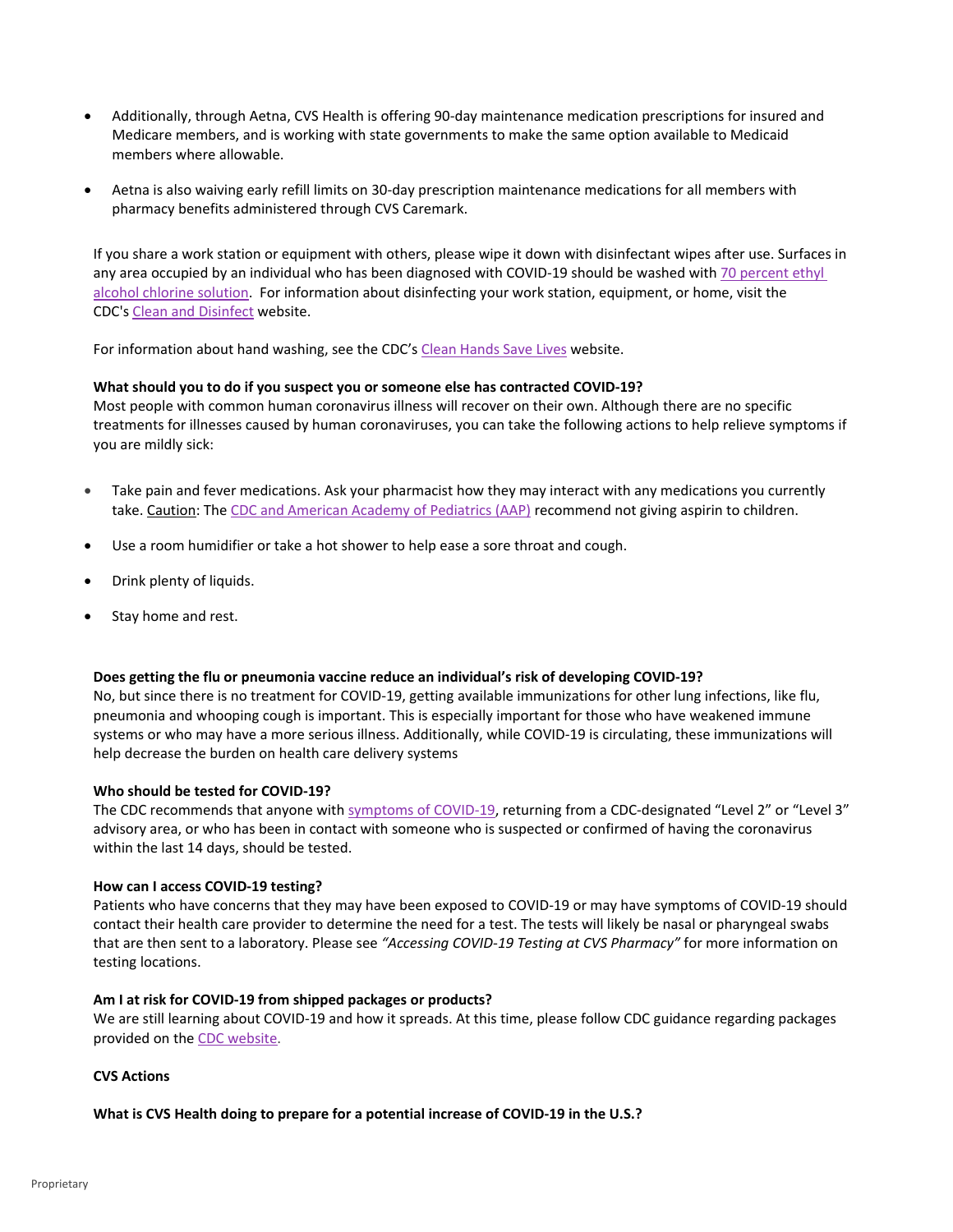As the novel coronavirus (COVID‐19) continues to spread, CVS Health is taking steps to address the outbreak and protect member access to medication. The latest steps we are taking will help ensure patients have options available to them when it comes to filling prescriptions. Steps we are taking include:

- Waiving charges for CVS Pharmacy home delivery of medications.
- Encouraging members to refill their maintenance medications with a 90‐day supply or up to the plan maximum.
- Developing travel, Work from Home, and other HR‐related guidance to help employees stay safe and healthy.
- Working with external public health organizations and other stakeholders, including the Centers for Disease Control and Prevention (CDC), to boost awareness of CVS Health's emergency preparedness efforts and capabilities.

**Can you provide an overview of CVS Health's pandemic preparedness plan and continuity of operations plans?** Aetna service, clinical and provider teams have robust continuity plans in place to help ensure we can continue to support our members and customers. Plans include:

- Increasing our capacity to move staff to work‐at‐home arrangements as needed to provide support for critical services like call, claim and clinical services.
- Working closely with our vendor partners to ensure business continuity plans are in place and we are positioned to realign work as needed.
- Liberalizing our policies to reduce barriers to care and comply with local/state/federal government directives.
- Coordinating with providers and network partners to help them focus on patient care
- Limiting all non‐essential domestic and international travel.
- Promoting a healthy workplace and reinforcing preventive measures.
- Partnering with our CVS Enterprise Response and Resiliency team to communicate guidance to help employees stay safe and healthy.

#### **What is MinuteClinic doing to prepare for patients who may have COVID‐19 symptoms?**

CVS Health and MinuteClinic are collaborating closely with local health departments related to COVID‐19. When we see a patient who is presenting with symptoms of a lower‐respiratory tract illness (e.g., coughing, shortness of breath), we ask about their recent travel history (e.g., timeframe and location) and evaluate relevant risk factors to determine their risk of exposure to COVID‐19. These visits may also include recommending further consultation with a physician to determine if a higher level of care is required.

MinuteClinic also offers patients the opportunity to request a Video Visit in 40 states and Washington, D.C. Virtual care options such as video visits can be an effective way to evaluate and treat viruses from the comfort of one's home, while minimizing exposure to other potentially contagious viruses.

Why is Aetna still charging for MinuteClinic Video Visits when most insurers are offering them at no copay? Telemedicine and Virtual Care services enable patients to talk with a health care provider and have a basic screening to determine their risk for COVID‐19, without having to leave home.

Unfortunately, at this time MinuteClinic Video Visits are not covered by insurance. While we are working to change this as quickly as possible, at this time we recommend patients check to see if their health insurance plan offers a telemedicine benefit.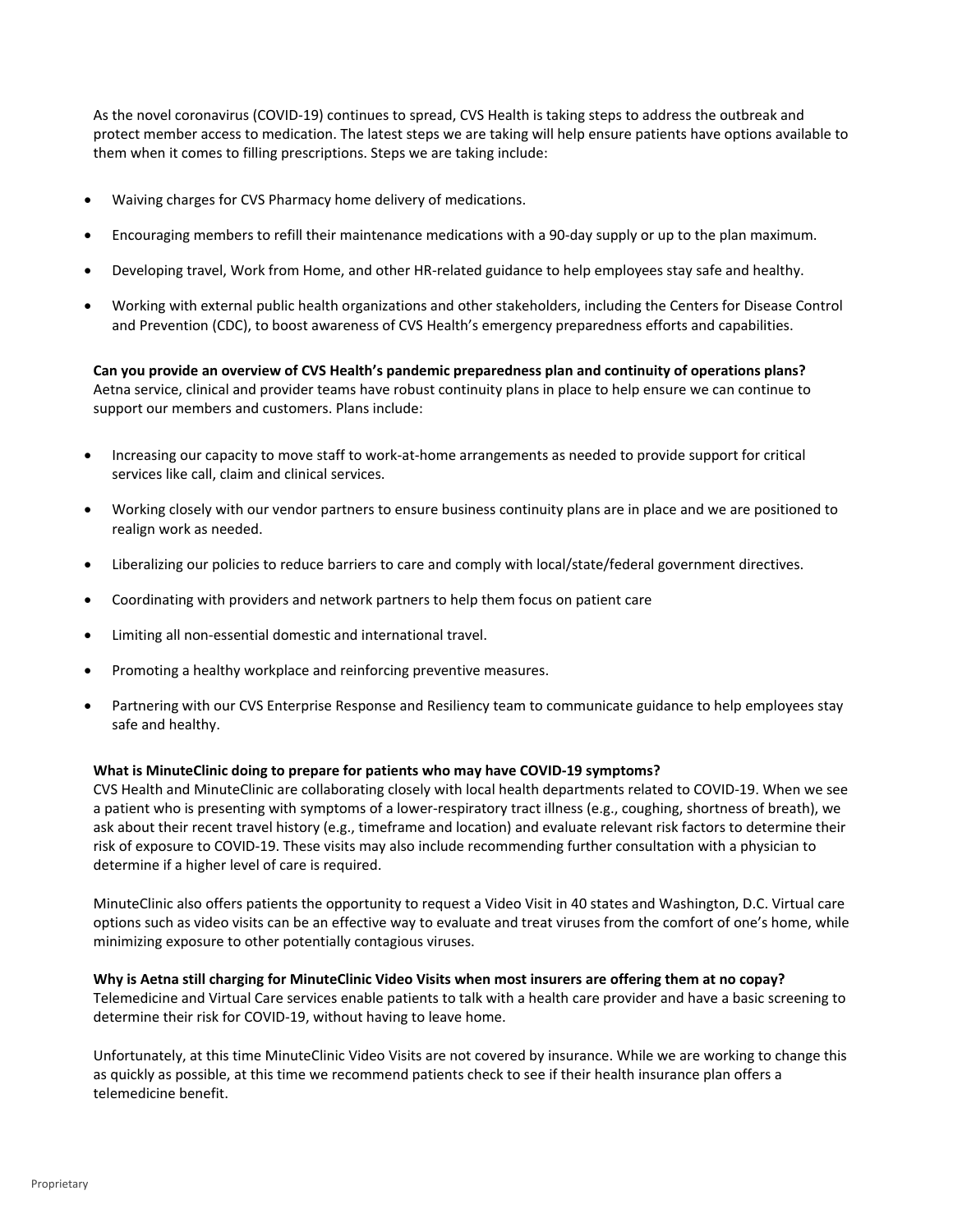If their insurance plan does not offer this benefit, or if they don't have health insurance, MinuteClinic Video Visits are an affordable, cash‐pay option and are available in 40 states and Washington, DC.

## **What plans does CVS Health have regarding potential pharmaceutical supply shortages?**

We are closely monitoring the global manufacturing environment. At this time, we do not see any disruptions to the supply chain, as a result of COVID‐19, that will affect our ability to fill prescriptions.

# How will the company handle claims from a member contained to a medical facility? What are circumstances under **which you would not provide coverage?**

We would handle the claim in the same manner and in accordance to their plan benefit, along with any modified benefits as a result of the epidemic.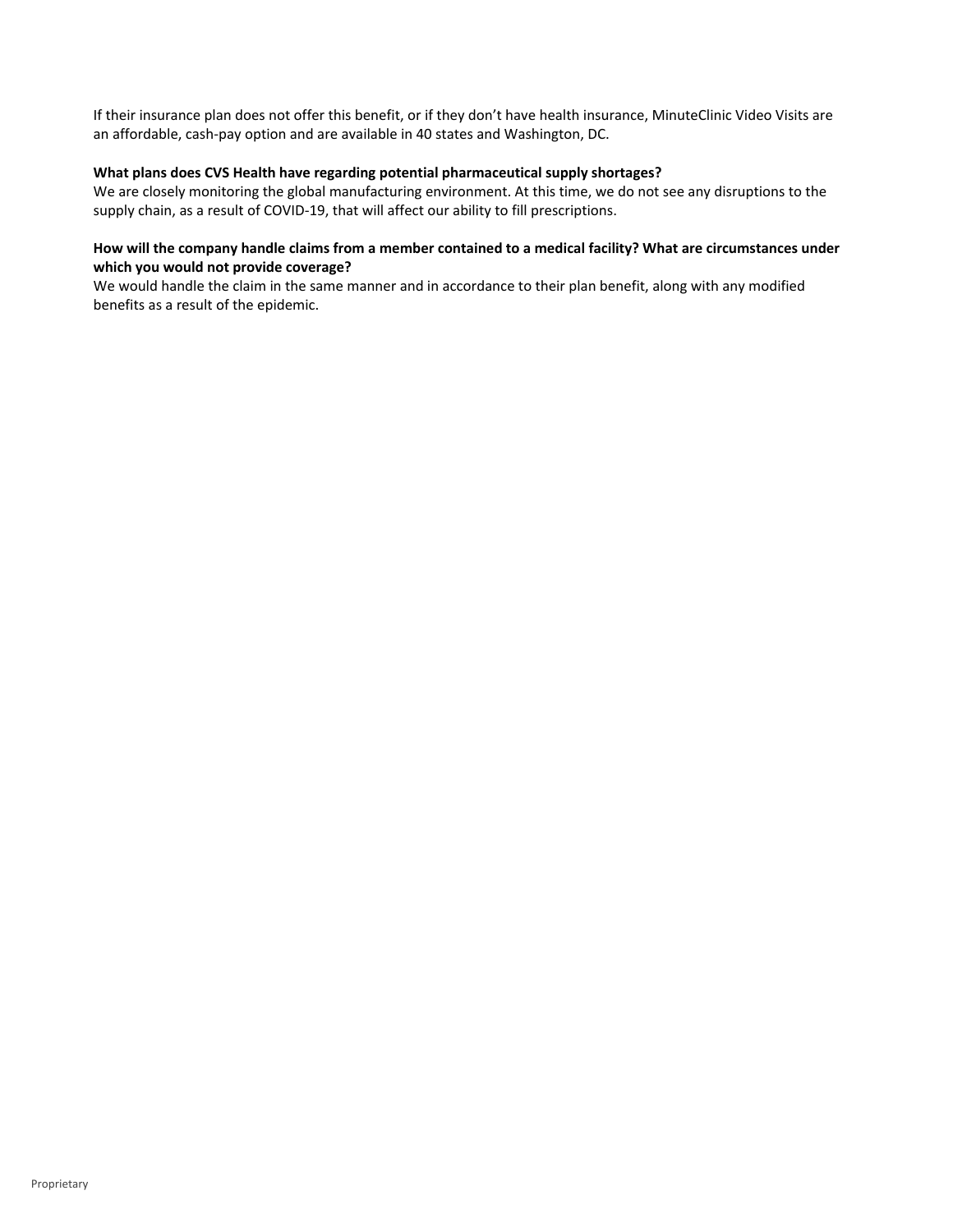## If a member remains in a medical facility for observation or testing at the recommendation of a medical provider, **and such tests are negative, how would the company code and pay the claim?**

We would handle the claim in the same manner and in accordance to their plan benefit, along with any modified benefits as a result of the epidemic. We believe members who are being held for observation who are not sick be allowed to be quarantined within their own home if possible to ensure they are protected from other illnesses and to allow for space in the medical facility for those who are truly sick.

# Would you be amicable to waiving deductibles (including HDHP) and cost sharing for certain levels of care specific to **this potential pandemic? (i.e., treatment on ventilators)**

We continue to consider additional benefit actions to support treatment for those who contract COVID‐19. The Internal Revenue Service (IRS) announced that HDHPs that otherwise qualify as HDHPs will not lose their status because they cover the cost of testing or treatment of COVID‐19 before deductibles are met. Plan sponsors who cover this care will not be in violation of regulations governing HDHPs. With this announcement, individuals covered by a HDHP will continue to be eligible to fund their HSAs even if their employer provides those health benefits. We continue focusing on actions to support the health and well‐being of our members through diagnosis and treatment.

## Would you be willing to open access to in-network levels of care on out-of-network providers for the period of this **pandemic?**

We are currently evaluating this within the parameters of how we handle other disasters, e.g. hurricanes, floods, wildfires. However, unlike natural disasters, the COVID-19 is not limited to a specific geographic area, which makes this situation more complicated. We are working with both network and out-of-network providers throughout the country to render care to members in the best possible ways based on the volumes of patients seeking services and appointment availability within a specific geographic area.

## **Additional Resources**

## **What support is Aetna providing to the community regarding Coronavirus?**

Aetna Resources For Living (RFL) is offering support and resources to individuals and organizations who have been impacted by Coronavirus. Through this liberalization, those in need of support can access RFL services whether or not they have it as part of their benefits.

- Individuals and organizations who don't have RFL can contact RFL at 1-833-327-AETNA (1-833-327-2386).
- Members and plan sponsors who do have RFL should call their designated RFL number available in program materials.

### **What is included with RFL liberalized services?**

Support to individuals and organizations that don't have RFL includes:

- In‐the‐moment phone support to help callers cope with the emotional impact of the COVID‐19 outbreak
- Informational brochures about dealing with a crisis
- Community resource referrals, including local support services in the local area
- Management consultation to help organizations respond to the needs of their employees, even if they're not RFL customers
	- o Employers may contact our specialized support line at 1‐800‐243‐5240.
	- o Onsite services are available on a fee‐for‐service basis for companies to help their employees recover from the impact of these events on the workplace.

### **Where can I get more information?**

You can find more information on COVID‐19 at these links:

https://www.cdc.gov/coronavirus/2019‐ncov/index.html